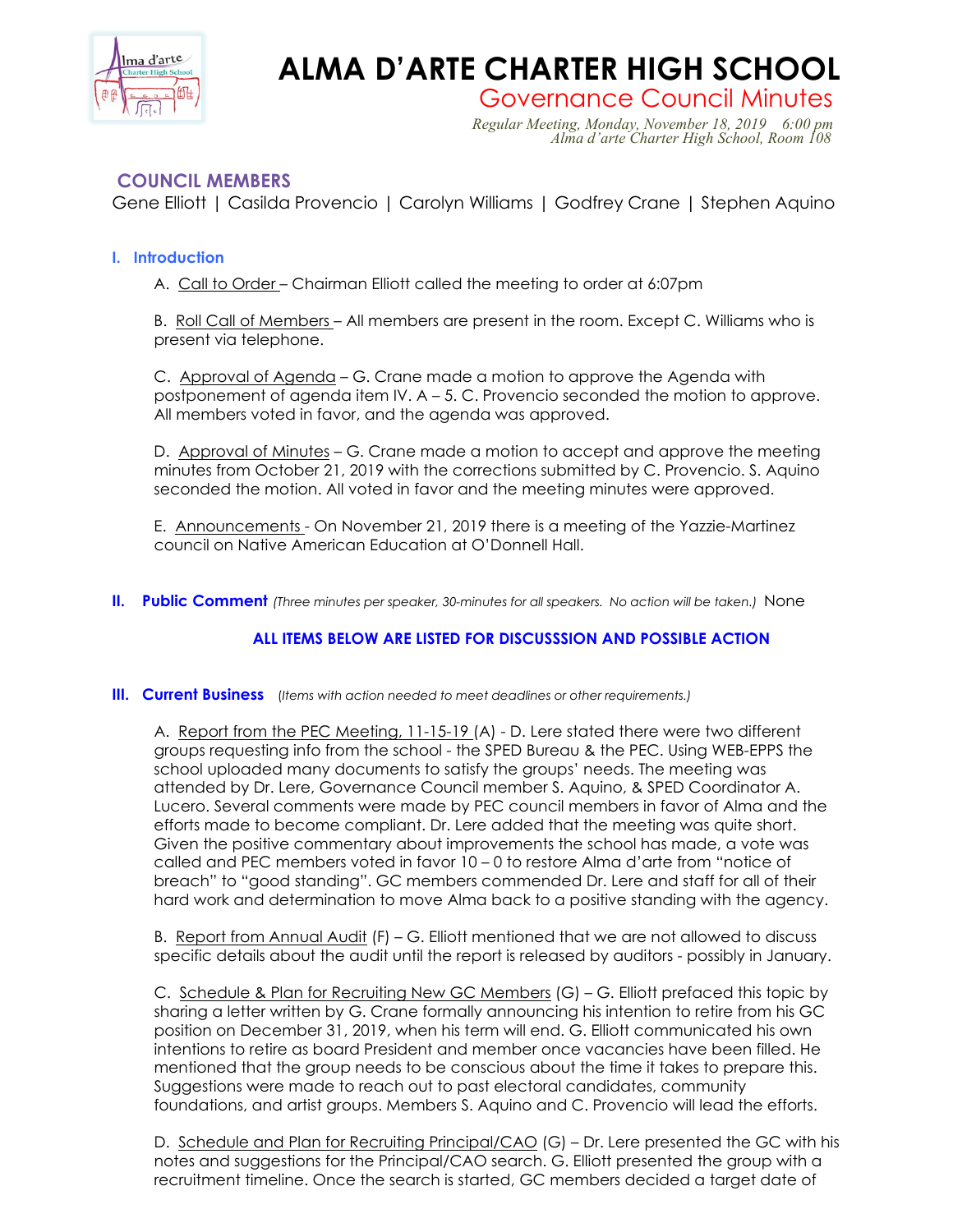4-30-20 is appropriate for naming the new CAO/Principal. The Job posting should happen no later than February 14, 2020, and close on March 6, 2020.

E. Plan to Evaluate, Catalog and Acquire Needed Policies/Procedures (G) & (A) – G. Elliott suggested there be a policy review committee. P. Matthews can provide a proprietary list of policies. A committee can be appointed to gather all of the required policies and filter out what we need and what we already have in place. C. Provencio & S. Aquino will spearhead the effort on this item and give monthly status reports on the progress.

F. Schedule and Agenda for GC Retreat (G) G. Elliott suggested that given the list of items that are pending for the remainder of the year that a GC retreat is well in order. S. Aquino agreed that there needs to be reflection and definite review of performance and evaluation going forward. ("Where are we? What do we do? What can we improve upon?") Suggestions were made to schedule the retreat for Saturday January 18, 2020. G. Elliott suggested the Holy Cross retreat as a potential location.

G. Committee to Review and Recommend Bylaws Changes (G) - Chairman Elliott was advised by P. Matthews to review and expand current Bylaws. S. Aquino and G. Elliott will review the bylaws and revise as needed. They agreed to give monthly updates on the progress.

#### **IV. Past Business** *(Review and routine approval/acceptance of actions taken, reports compiled, funds received/expended, audit and program results, etc.)*

A. Monthly Financial Report (F) – C. Provencio made a motion to accept the financial report. C. Williams seconded the motion to accept. All voted in favor, and the financial report was accepted.

1. Finance Committee Report (G) - G. Crane gave an update on the finance committee meeting. Financial statements were provided. School business liaison R. Frye answered questions regarding financial statements.

 2. Financial Statements as of October 31, 2019 – R. Frye, business liaison presented the group with an electronic copy of the finance report.

### 3. BAR's Approval

0003–I – C. Provencio made a motion to approve the BAR. C. Williams seconded the motion to approve. All voted in favor and the BAR was approved. 0002-IB – S. Aquino moved to approve the BAR. G. Crane seconded the motion. All voted in favor and the BAR was approved.

 4. Payroll and Accounts Payable – Several questions were raised by GC members for clarification. R. Frye answered all questions.

 5. Status of Financial Dashboard Development – This item was postponed until the December meeting. (See item I-C above.)

 6. Change of Bank – G. Elliot pointed out that we may need to change banks. The current bank is across town and closes at 4 PM. It can take up to an hour to make cash deposits. Changing to a more convenient bank is one option. D. Leer reminded everyone that the law requires that any cash received must be deposited within 24 hours of receipt. R. Frye will investigate other possibilities including having a Central Bank courier pick-up our deposits and report back to the GC.

### B. Monthly Administrative Report (A)

 1. Student Enrollment Status/Changes – 40 day count was 131 students. This data was uploaded into STARS and will be the basis for funding next year. Currently enrollment is about 130-135 students.